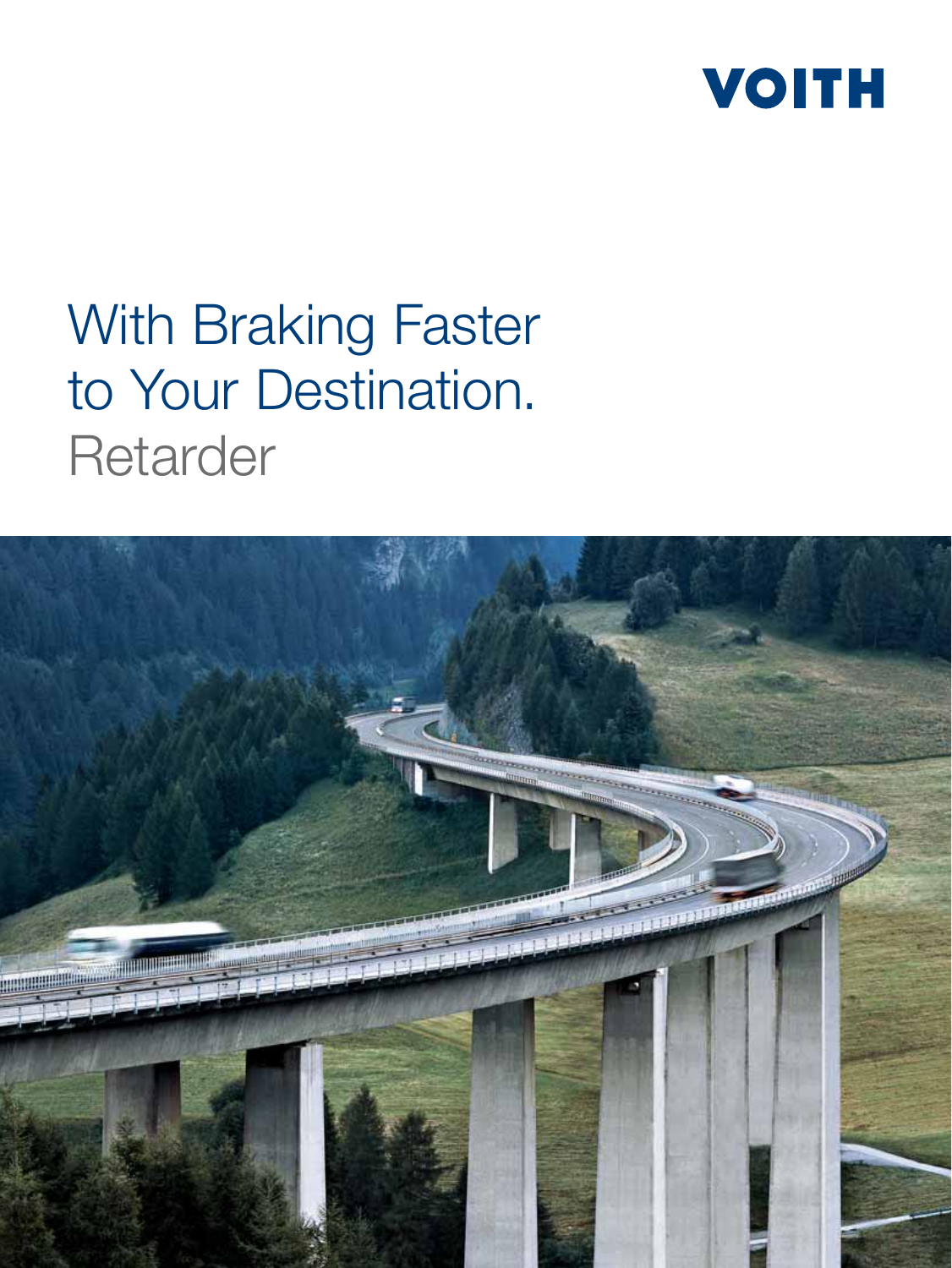We agree with our development partners and customers: maximum transport output is only possible with a high-performance braking system.

Increase Your Transport Performance Safely. With Retarders from Voith

The commercial pressure on the transport industry has been consistently going up in recent years: higher payloads, higher mileages and higher average speeds are requested. Engine outputs are continuously increased. As a result, service brakes are also pushed to their limits. The consequence: the safety for drivers, vehicles and loads falls by the wayside.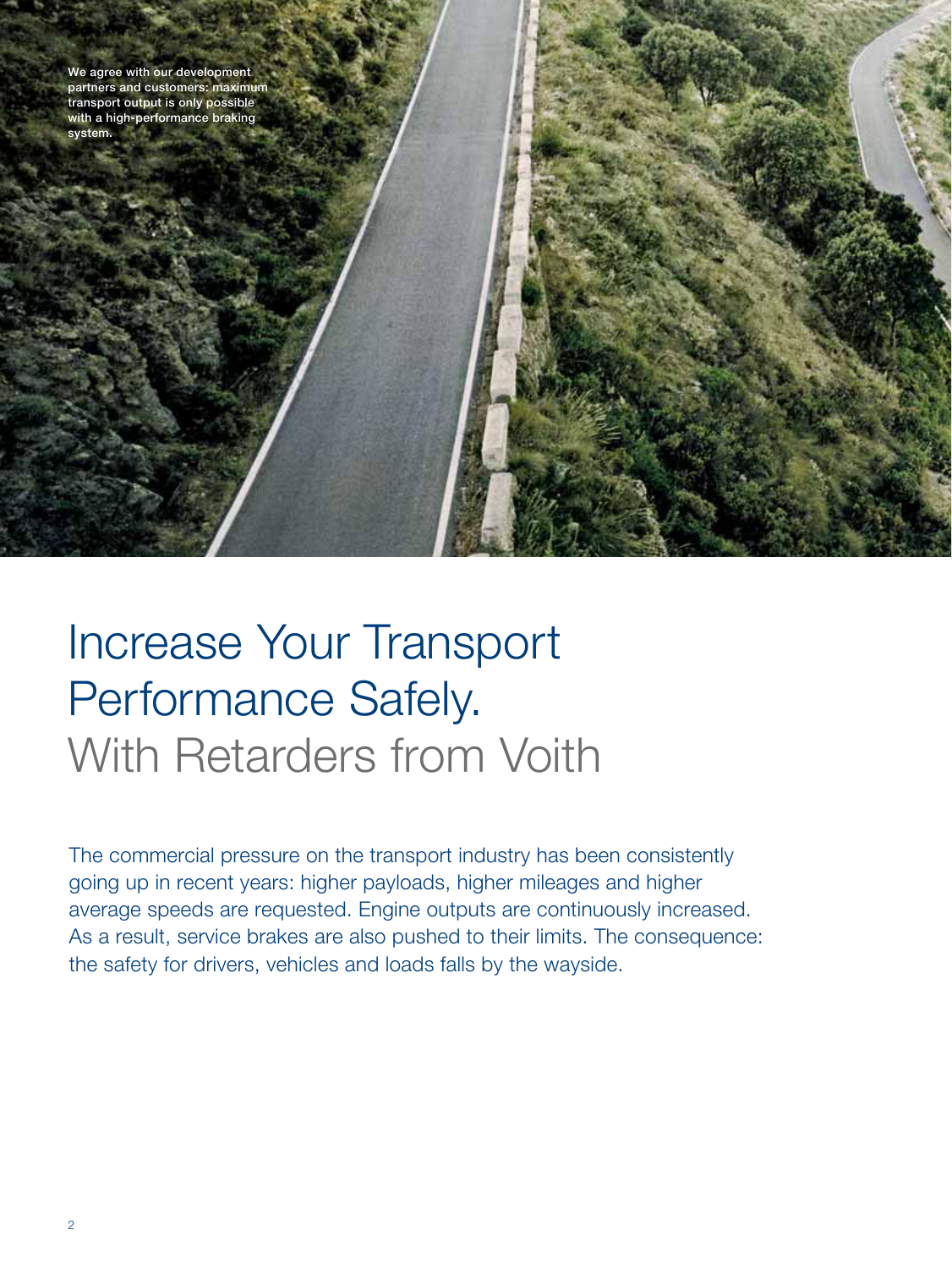

Voith Retarder offer you definite advantages: they brake virtually wear-free and are fully operational even on long descents. As a result, they increase both the safety and the transport performance of your vehicle – and, in the end, also your economy.

As long-term, close partner of vehicle manufacturers (OEMs), haulage companies and coach operators we know where the resources for higher user economy lie: in the reduction of complexity, service and material costs. Our retarders fulfil these prerequisites in an exemplary manner. This is why our development partners and customers can rely not only on the reliability of our products, but also on their long service life and service friendliness.

#### The energy in proportion to the vehicle speed

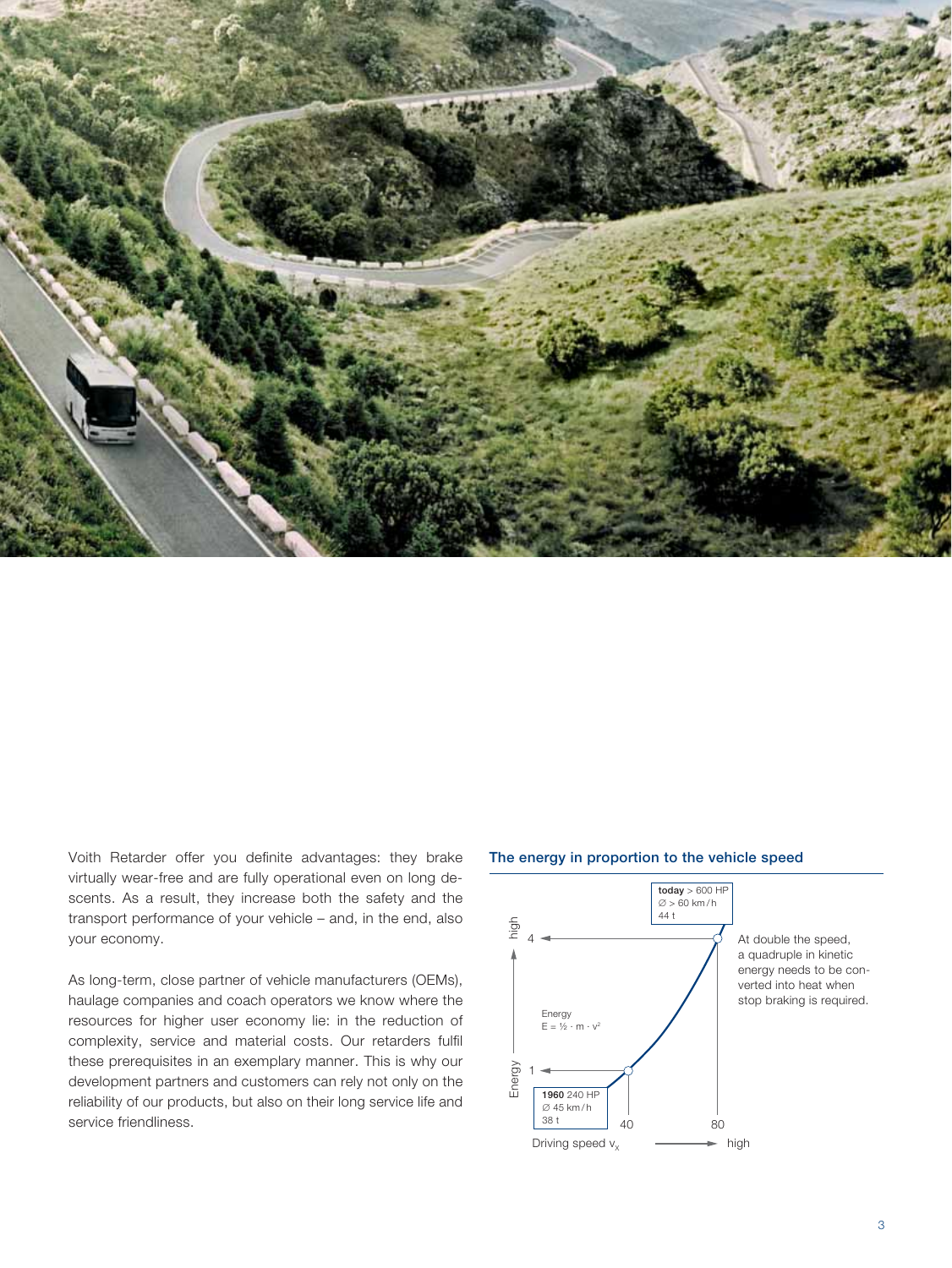

### This is How You Can Increase Safety and Reduce Operating Costs.

Especially where they are needed most, i. e. at high speeds, Voith Retarders produce enormous braking powers (up to 700 kW / 950 HP). With their high braking torques and low unit weight, they are converting huge amounts of energy effectively in the shortest of times. And because the Voith Retarder has its own oil supply system, the operating medium can be utilized up to its highest permissible operating temperature range.



#### Combination of engine brake and retarder

Safe continuous brakes that pay for themselves

When operated over longer periods, friction brakes reach temperatures of up to 1 000 ºC. As a result, their braking effect drops rapidly, fissures might develop, brake linings wear out. As genuine continuous brakes, Voith Retarders offer you enormous safety reserves where it really matters: on demanding downward gradients, on motorways and in urban startstop traffic.

Engine brake and Voith Retarder complement each other ideally, because their braking effect adds up. As a result, you have optimum braking power, both at low and at high speeds. With secondary retarders, the braking power is not interrupted during gear-shifting  $-$  a definite plus for your safety.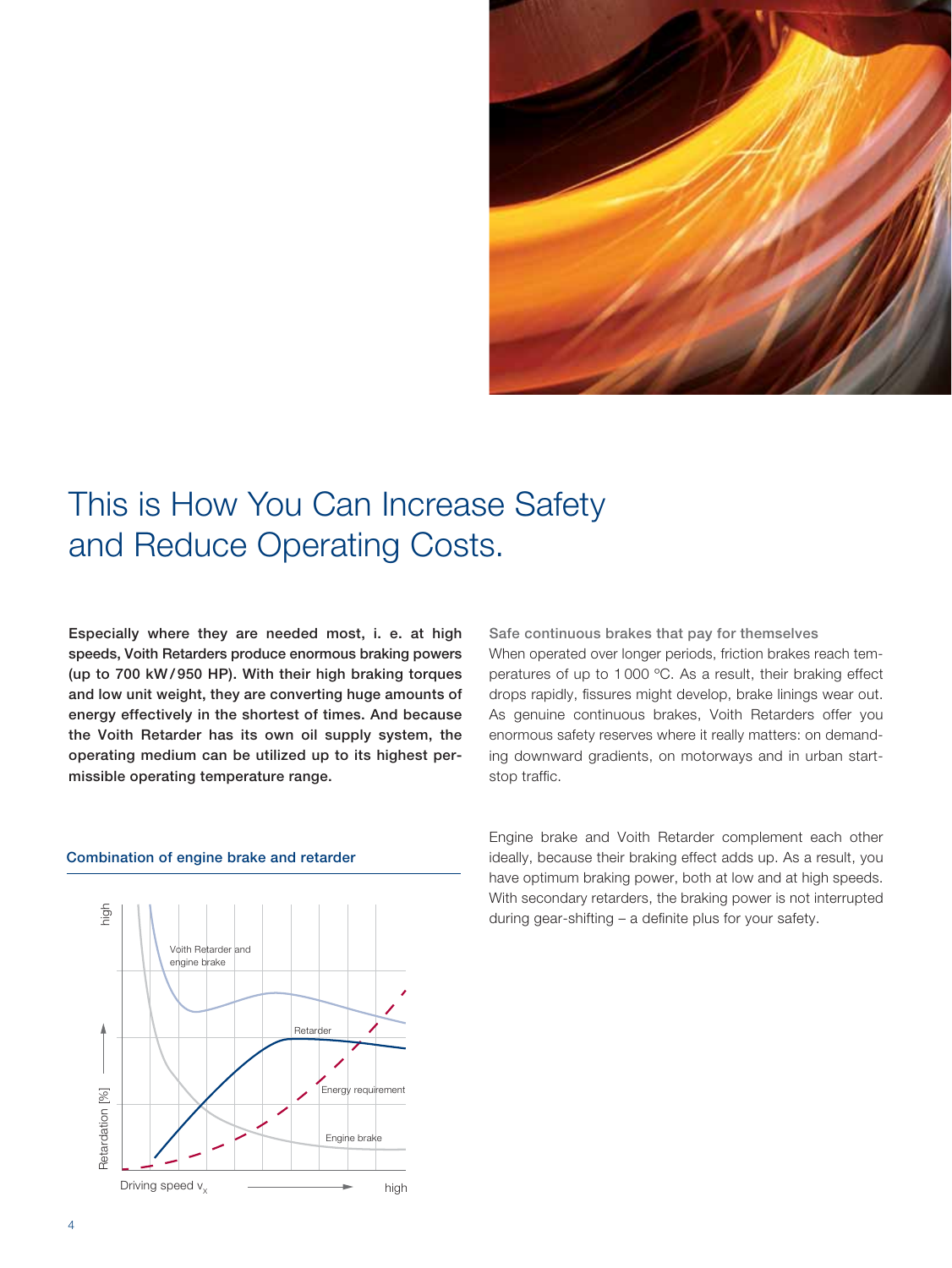

### More Economy for the Operator. More Safety for the Driver.

#### Voith Retarders offer numerous benefits to operators and drivers

#### For the operator **For the driver**

- The retarder pays for itself, often in less than 2 years
- Voith Retarders are the lightest in weight among continuous brake systems. As a result you can utilize your payload capacity to its fullest
- Higher and more even average speeds at increased safety reserves
- The service brake is protected. Brake linings last up to eight times longer
- Active retarder utilisation saves fuel and time
- Reliability and punctuality are improved
- Lower operating costs
- Increased availability of the vehicle

- More safety on descending routes and during adaptation braking
- Cold, fully operational brakes in emergency situations
- High driving comfort
- Constant driving speed (cruise control on downward gradients)
- Smoothly introduced, continuously effective braking power

#### With increasing brake lining temperatures



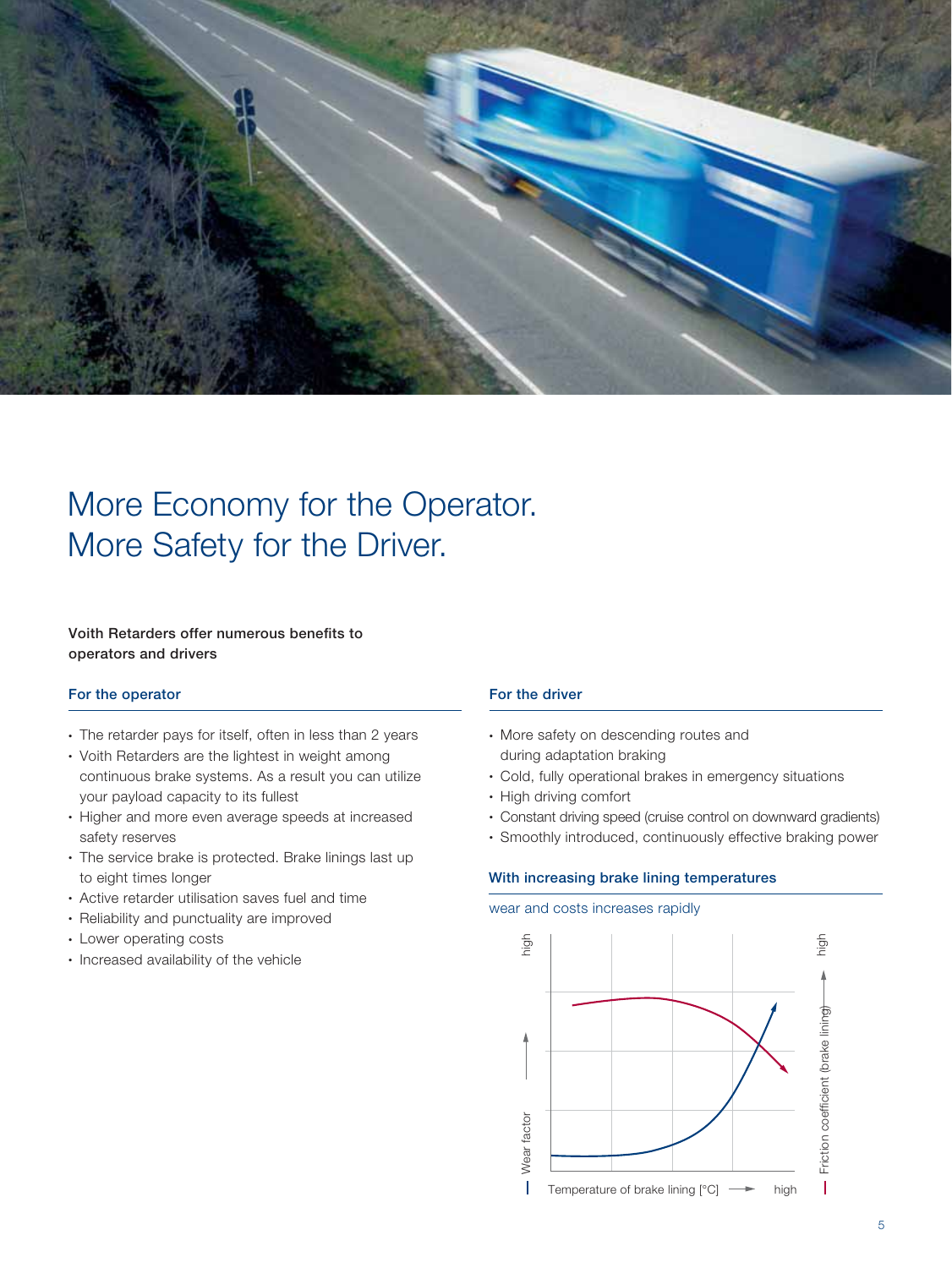## With Voith Retarders, Trucks Reach Their Destination Faster.

### Heavy truck with Voith Retarder Test route: Guadix – Granada (Spain)

The maximum downward gradient of the 4.8 km test route Guadix – Granada is 7 %, the difference in altitude 290 m.

- 85 % reduction of service brake operations
- 56 % increase of average speed

#### Conclusion

On downward gradients, the retarder allows noticeably higher average speeds while the service brake is activated less – hence lower wear.

### Heavy truck with Voith Retarder customer application: long-distance haulage

Route: Italy – Germany, Total route: 3 164 km

- 70 % reduction of service brake operations
- 36 % fewer shifting operations
- 5.9 % increase of average speed

### Conclusion

The retarder also convinces in long-distance traffic by reduced service brake operations, fewer gear changes and noticeably higher average speeds. Driving economically, safely and comfortably means: driving with a Voith Retarder.



\* During comparative driving tests with and without retarder, clear differences emerged in terms of speed, gear-shifting comfort and brake wear.

#### Test route\* 4,8 km: Guadix – Granada (Spain) Test route\* 3 164 km: Italy – Germany

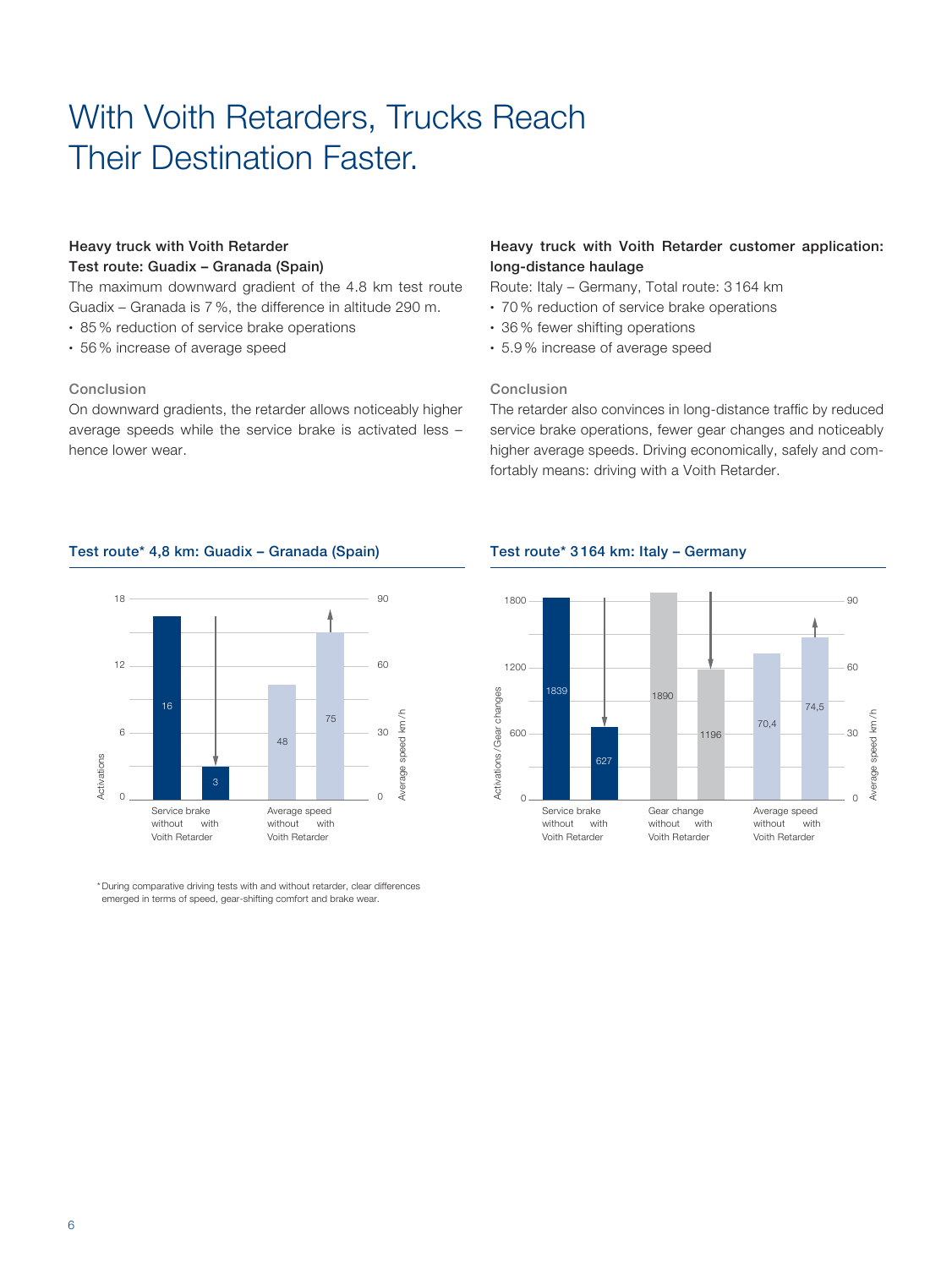## Safety – Hands on or Foot-operated.

#### Easy, reliable, effective: This is how the Voith Retarder works

In a hydrodynamic retarder, two bladed wheels face each other. The rotor is connected to the propshaft of the vehicle via the retarder input shaft, the stator is rigidly connected to the retarder housing. During braking, oil circulates between the bladed wheels. The oil is accelerated by the rotor and decelerated (retarded) in the stator. As a result, the rotor is also decelerated and the vehicle is slowed down. Braking heat that is generated in this process is fast and effectively dissipated via the vehicle cooling system – without negatively affecting adjacent components.

#### Perfectly integrated into the vehicle brake management

Today, retarders are integrated into the brake management of a vehicle via the vehicle electronics as an integral part of braking systems. The activation of the retarder occurs automatically via the foot brake pedal or alternatively via a hand lever at the steering wheel. The v-constant function (cruise control on downward gradients) keeps the vehicle constantly at a speed selected by the driver on descending routes. The ideal scenario would be to couple the v-constant function of the retarder with the cruise control function of the vehicle.

#### Voith Retarder E 115 cross-section Electronic retarder control system



#### Integration of the retarder in the vehicle cooling system





Diagnosis and coding with PC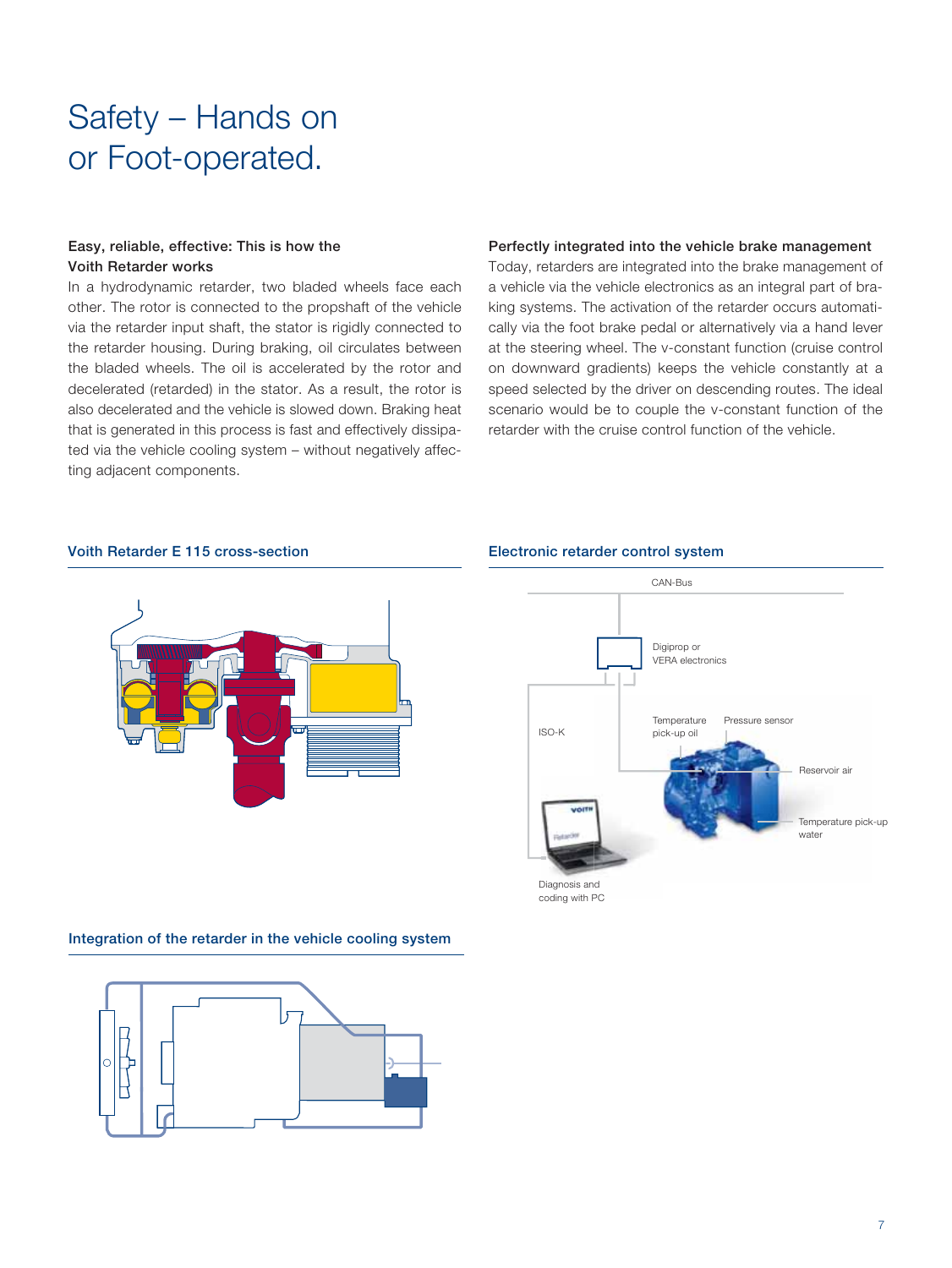## Logical, Flexible and Comprehensive.

Based on a wealth of experience, we have developed a retarder programme which offers the optimum solution for all known commercial vehicle types. We are the only manufacturer whose product range features both inline and offline retarders.

#### Voith Inline Retarders

Voith inline retarders are directly mounted to the transmission or freely installed in the driveline; they are connected with the propshaft of the vehicle.

#### Inline principle retarders



#### Voith Retarder VR 120

For medium-class long-distance buses and touring coaches as well as trucks: car transporters, solo vehicles in distribution traffic, drinks delivery vehicles, vehicles for the transport of large-volume goods and mobile cranes.

#### Voith Retarder VR 123

This retarder has been developed especially for applications in trucks, city- and midibuses with a permissible weight of up to 18 t.

#### Voith Retarder VR 133-2

For heavy-class coaches and commercial vehicles, as well as for special vehicles: the most powerful hydrodynamic retarder with high braking torques yet low weight.









VR 120 VR 123 VR 133-2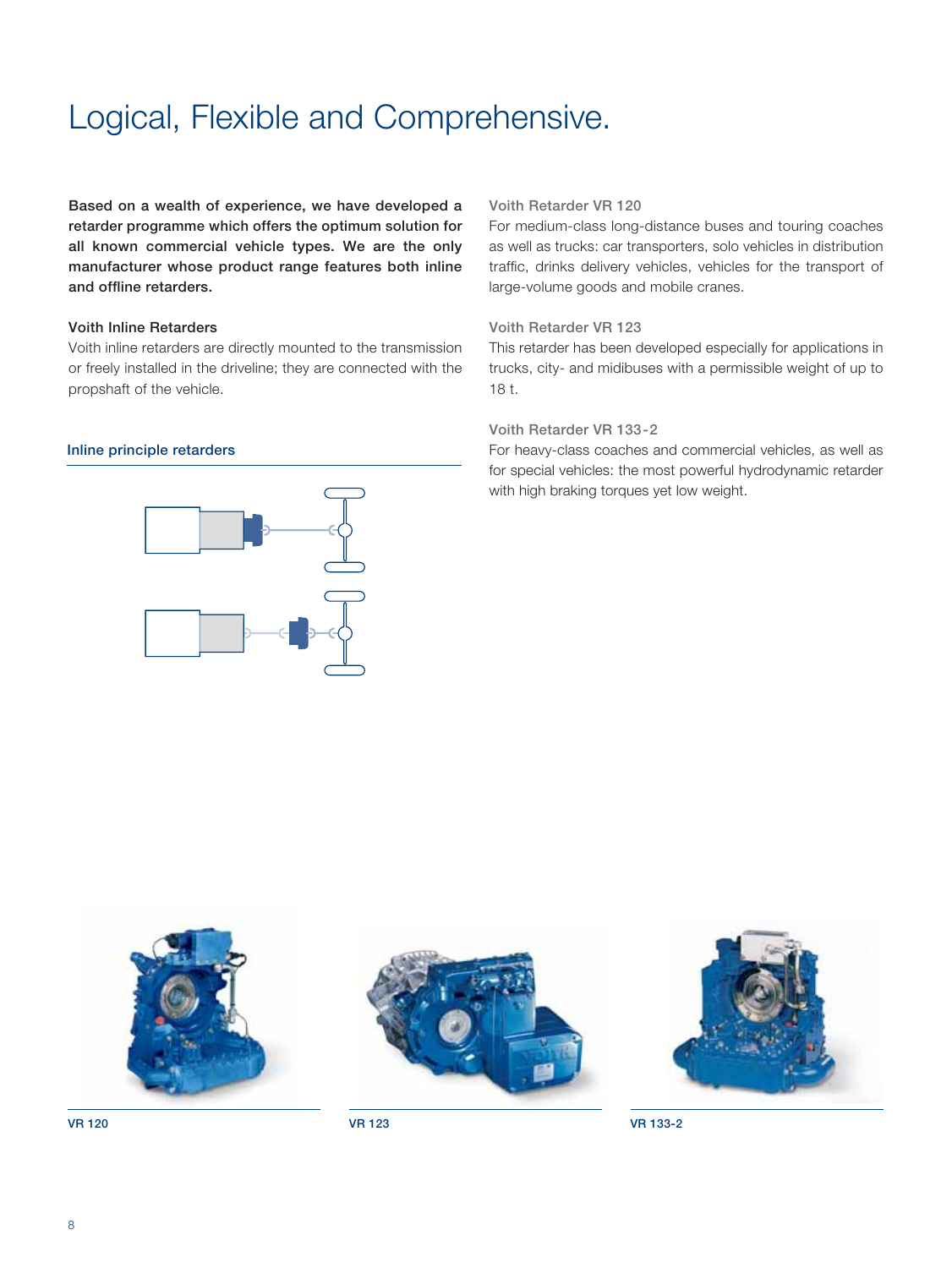#### Voith Offline Retarder

With step-up retarders, the speed is increased in relation to the propshaft speed with a step-up gear. They are extremely compact and provide enormously high braking outputs even at low driving speeds. As with all Voith Retarders, their oil supply is independent of the transmission.

#### Voith Retarder 115 E

In co-operation with Daimler AG, the GO/VR 115 E transmission-retarder-system was developed especially for coach applications.

#### Voith Retarder 115 HV

This retarder has been developed further for the Mercedes-Benz commercial vehicles Actros and Axor and is installed to the Mercedes-Benz transmission PowerShift.

#### Voith Retarder 3250

Offline principle retarders



The VR 3250 Volvo compact retarder is used in the Volvo FH and FM truck series. It is also available in a coach version exclusively for Volvo coaches with Volvo transmissions. In connection with the Renault Truck transmission Optidriver + the VR3250 is used for Renault Magnum, Renault Premium, Renault Lander and Renault Kerax.

#### Technical data

|                                                        | <b>VR 120</b> | <b>VR 123</b> | VR 133-2 | <b>VR 115 E</b> | <b>VR 115 HV</b> | <b>VR 3250</b> |
|--------------------------------------------------------|---------------|---------------|----------|-----------------|------------------|----------------|
| Max. nominal Retarder braking<br>torque propshaft (Nm) | 2000          | 1500          | 4000     | 3750            | 3500             | 3250           |
| Max. speed at propshaft (rpm)                          | 3400          | 3150          | 2800     | 2400            | 2480             | 2500           |
| Weight without operating medium approx.(kg)            | 65            | 52.5          | 85       | 65              | 62               | 59             |
| Specific braking torque (Nm/kg)                        | 31            | 29            | 47       | 58              | 56               | 55             |





VR 115 E VR 115 HV VR 3250

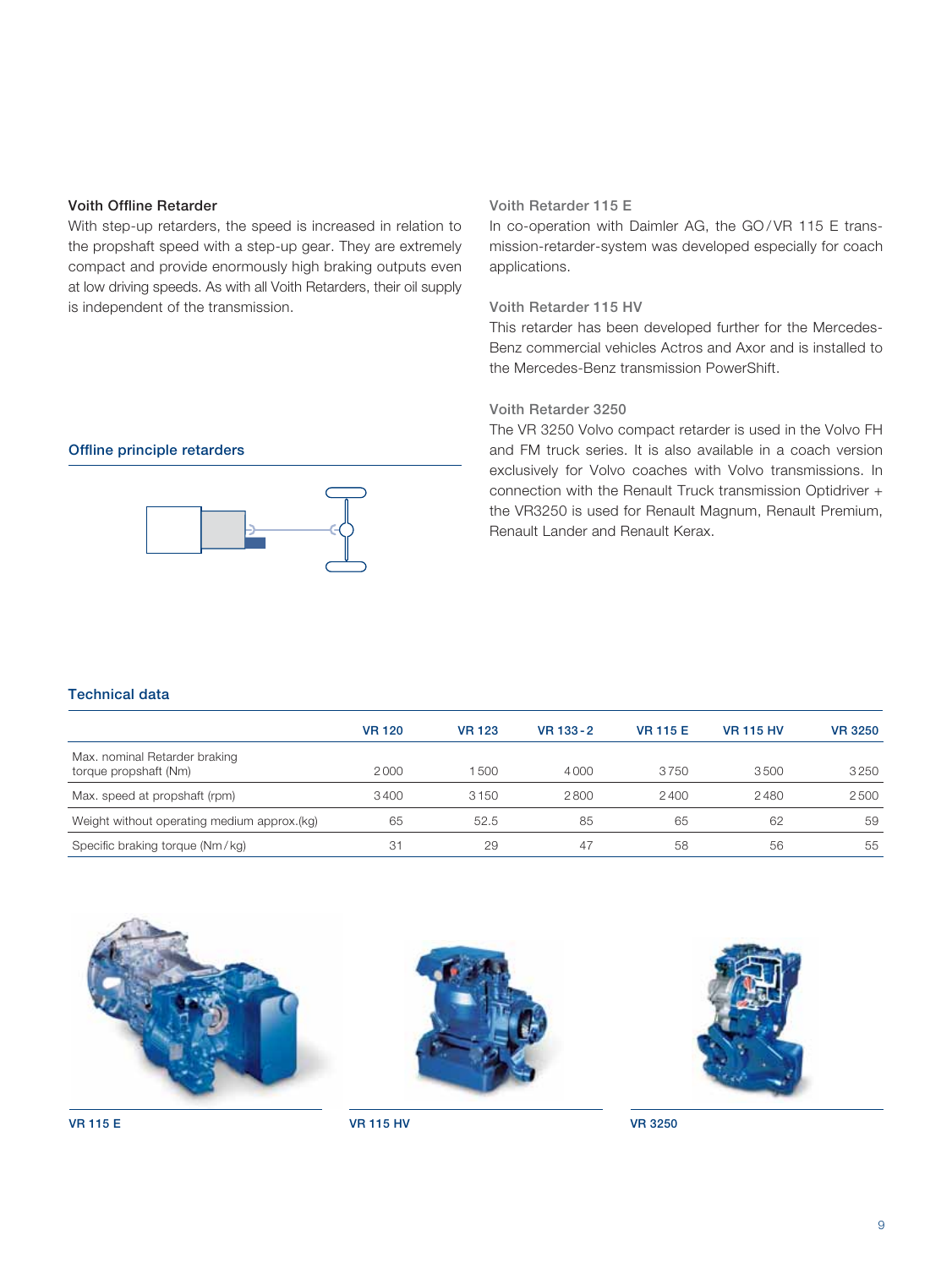### Maximum Performance for All: Voith Retarders Convince in Vehicle Concepts Worldwide.

Voith Retarders have proven themselves in countless applications all over the world. Small or medium vehicles and heavyweights – Voith offers you the most powerful retarders in the market.

As the development partners of renowned manufacturers, we provide our customers with the certainty that they get the best solution for their vehicle concept. In partnership and cooperation with transmission and vehicle manufacturers, we are developing tailor-made solutions for your driveline. Voith Retarders are available ex works from the vehicle manufacturers.

#### Transmission manufacturers

DAIMLER, DATONG, DYMOS, EXEDY, FAST GEAR, FAW, HINO, ISUZU, MITSUBISHI FUSO TRUCK & BUS CORPO-RATION, QIJINAG, RENAULT, SINOTRUK, SPICER, TATA MOTORS, TUMZ, VOLVO, ZF

#### Vehicle manufacturers

AMAZ, ANKAI, ASHOK LEYLAND, CORONA, ELBA, EVOBUS, FOTON BUS, FUSO, GOLDEN DRAGON, HINO, HIGER, HYUNDAI, ISUZU, KABUS, KATO, KING LONG, KRAVTEX, MAHINDRA-NAVISTAR, MAN, MAZ, MCV, MERCEDES-BENZ, NEOPLAN, O.I.S.A. OMNIBUS INTEGRALES S.A., RE-NAULT, SILVERBUS, SOLARIS, SOR, SUNWIND, TADANO, TATA MOTORS, VAN HOOL, VDL, VOLVO, YAXING, YOUNG MAN, YUTONG, ZHONGTONG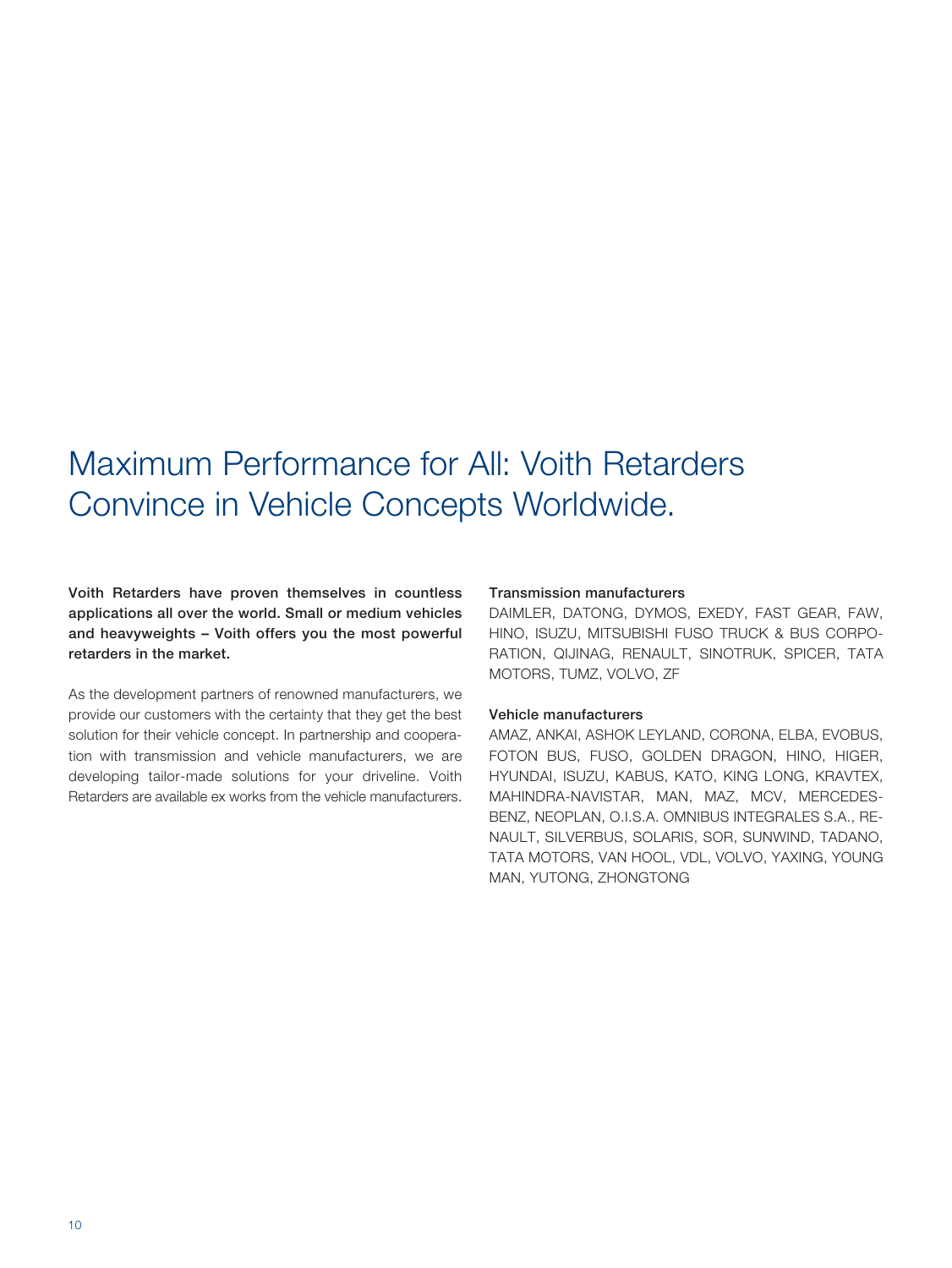

### How a 3 000 kW Drive Turned into the Voith Retarder.

In the 1950s, up to 5 km long and 10 000 t heavy goods trains were towed across the Rocky Mountains in the USA. Ten standard diesel locomotives were needed to carry out this task. In order to improve the transport performance, Voith developed the drive of a 3 000 kW (4 000 HP) locomotive. This project went hand in hand with the search for an economical braking system for descents with downward gradients of up to  $30\% -$  the first retarder was born.

Initiated by Otto Kässbohrer, the father of the Setra coach series, developments for road vehicles followed at the end of the sixties: in 1978, already more than 1 200 retarders were in service in coaches. During the 90s, large-scale installations in trucks and coaches followed. With the Voith water retarder a quantum leap in retarder technology has been achieved.